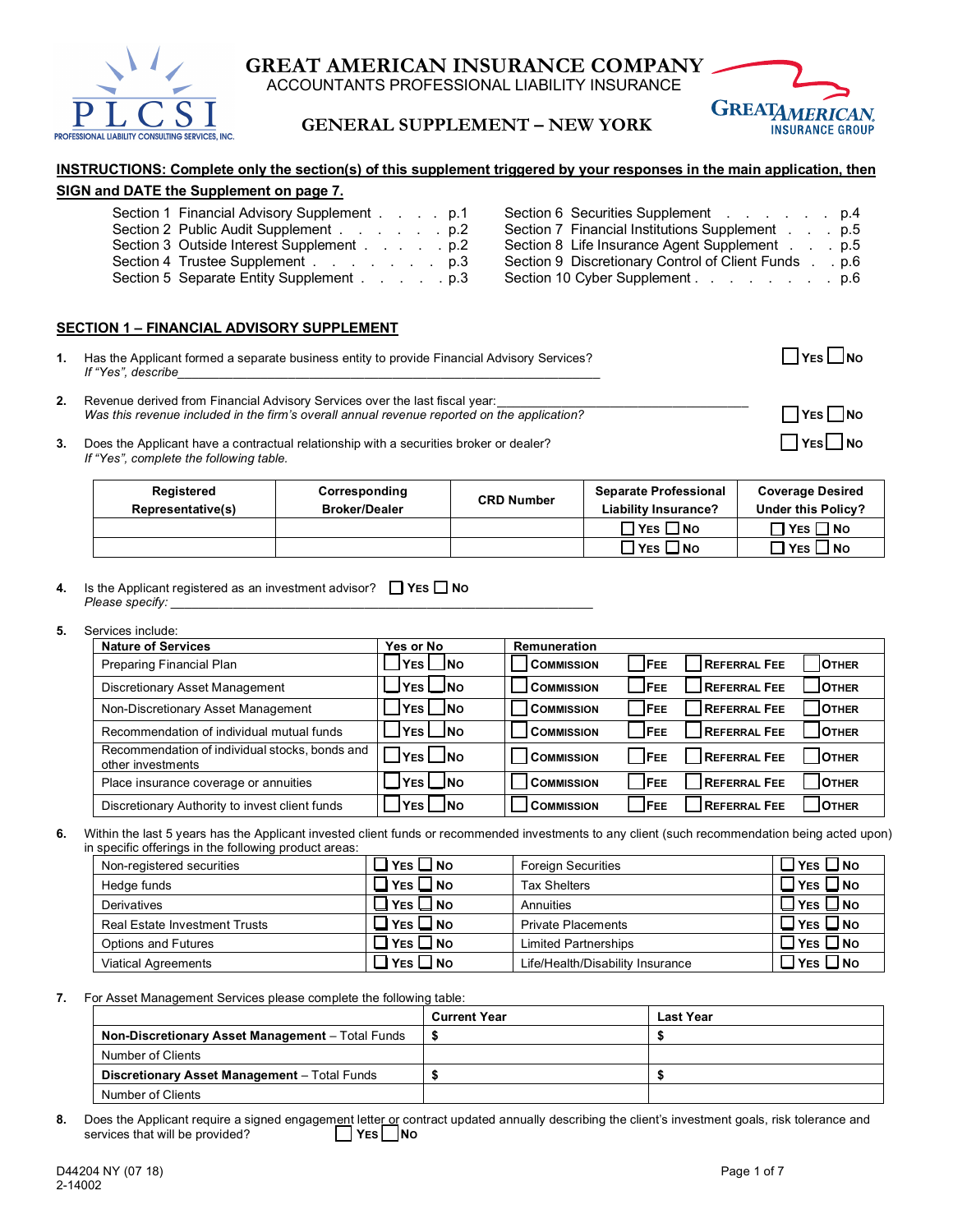#### **SECTION 2 – PUBLIC AUDIT SUPPLEMENT**

**1.** For public **AUDIT** engagements performed within the past 5 years complete the following, using a separate sheet if necessary:

|                | <b>Client Name and Stock</b><br>Symbol | <b>Primary Industry</b> | # of months<br>as a Client | Written<br><b>Opinion</b> | <b>Going Concern</b><br>reference? | Any restated<br>financials been<br>issued? |
|----------------|----------------------------------------|-------------------------|----------------------------|---------------------------|------------------------------------|--------------------------------------------|
|                |                                        |                         |                            |                           | $\exists$ Yes $\Box$ No            | $]$ YES $\Box$ NO                          |
| $\overline{2}$ |                                        |                         |                            |                           | $\exists$ YES $\Box$ NO            | $\exists$ Yes $\Box$ No                    |
| 3              |                                        |                         |                            |                           | $7$ YES $\Box$ No                  | $\mathsf{I}$ Yes $\Box$ No                 |
| $\overline{4}$ |                                        |                         |                            |                           | $\exists$ Yes $\Box$ No            | $]$ YES $\Box$ NO                          |
| 5              |                                        |                         |                            |                           | $\Box$ No<br> YES                  | $\Box$ No<br>YES <sup>I</sup>              |

**2.** In the past 3 years, have any of your public audit clients been the subject of any regulatory inquiry or investigation regarding financial statement reporting or disclosure matters?<br> **YES** NO *(If yes, please identify the client and describe the nature of the inquiry or investigation)*

- **3.** For public audit engagements which were new to the firm during the past twelve months, were there client disagreements with the predecessor auditor in the year prior to the change in auditors which were disclosed in SEC filings? *(If yes, please identify the client and describe the nature of the disagreement)*
	-

**4.** Please list the firm's partners or principals responsible for supervising public audit engagements:

| Name | Number of Years of Auditing | Number of Hours SEC       | Public Audit-Billable Hours on |
|------|-----------------------------|---------------------------|--------------------------------|
|      | Public clients              | CPE in the past 12 months | the most recent 12 months      |
|      |                             |                           |                                |
|      |                             |                           |                                |
|      |                             |                           |                                |

- **5.** Does the Applicant have current membership in the AICPA's SEC Practice Section for Public Company Audit firms? **THES** NO
- **6.** Does the firm use written guidelines for acceptance and continuance of public audit engagements?<br>*If yes, does the firm review and document its adherence to these quidelines for each client at least annually? If yes, does the firm review and document its adherence to these guidelines for each client at least annually?*

#### **SECTION 3 – OUTSIDE INTERESTS SUPPLEMENT**

**Complete supplement for each entity in which a firm member or spouse holds (or has held within the past five (5) years) an equity interest and/or serves as a director or officer and for whom the firm provided (provides) professional services. Do not include interest in publicly traded companies unless the company is a client of the firm or you serve as an Officer and/or Director. Please copy supplement as needed.**

| Individual(s)<br>Name | Entity's<br>Name<br>City/State | Nature of<br><b>Clients</b><br><b>Business</b> | <b>Profit or</b><br>Non-<br>Profit | Date of<br><b>Affiliation</b> | $%$ of<br><b>Firm</b><br><b>Billings</b> | $%$ of<br>Equity<br>Interest | Position(s)<br>Held | Is separate<br>D&O<br>insurance in<br>place? | <b>Services Rendered</b> |
|-----------------------|--------------------------------|------------------------------------------------|------------------------------------|-------------------------------|------------------------------------------|------------------------------|---------------------|----------------------------------------------|--------------------------|
|                       |                                |                                                |                                    |                               |                                          |                              |                     | $Yes$ No<br>Limit:                           |                          |
|                       |                                |                                                |                                    |                               |                                          |                              |                     |                                              |                          |
|                       |                                |                                                |                                    |                               |                                          |                              |                     | Yes∏ No<br>Limit:                            |                          |
|                       |                                |                                                |                                    |                               |                                          |                              |                     |                                              |                          |
|                       |                                |                                                |                                    |                               |                                          |                              |                     | Yes∏ No<br>Limit:                            |                          |
|                       |                                |                                                |                                    |                               |                                          |                              |                     | Φ                                            |                          |

**1.** Does the firm prohibit individuals who serve as a Director or Officer of a client, or possess financial interest in a client, from providing professional services to the client? . . . . . T Yes No

 $\mathcal{L}_\mathcal{L} = \mathcal{L}_\mathcal{L} = \mathcal{L}_\mathcal{L} = \mathcal{L}_\mathcal{L} = \mathcal{L}_\mathcal{L} = \mathcal{L}_\mathcal{L} = \mathcal{L}_\mathcal{L} = \mathcal{L}_\mathcal{L} = \mathcal{L}_\mathcal{L} = \mathcal{L}_\mathcal{L} = \mathcal{L}_\mathcal{L} = \mathcal{L}_\mathcal{L} = \mathcal{L}_\mathcal{L} = \mathcal{L}_\mathcal{L} = \mathcal{L}_\mathcal{L} = \mathcal{L}_\mathcal{L} = \mathcal{L}_\mathcal{L}$  $\mathcal{L}_\mathcal{L} = \mathcal{L}_\mathcal{L} = \mathcal{L}_\mathcal{L} = \mathcal{L}_\mathcal{L} = \mathcal{L}_\mathcal{L} = \mathcal{L}_\mathcal{L} = \mathcal{L}_\mathcal{L} = \mathcal{L}_\mathcal{L} = \mathcal{L}_\mathcal{L} = \mathcal{L}_\mathcal{L} = \mathcal{L}_\mathcal{L} = \mathcal{L}_\mathcal{L} = \mathcal{L}_\mathcal{L} = \mathcal{L}_\mathcal{L} = \mathcal{L}_\mathcal{L} = \mathcal{L}_\mathcal{L} = \mathcal{L}_\mathcal{L}$  $\mathcal{L}_\mathcal{L} = \mathcal{L}_\mathcal{L} = \mathcal{L}_\mathcal{L} = \mathcal{L}_\mathcal{L} = \mathcal{L}_\mathcal{L} = \mathcal{L}_\mathcal{L} = \mathcal{L}_\mathcal{L} = \mathcal{L}_\mathcal{L} = \mathcal{L}_\mathcal{L} = \mathcal{L}_\mathcal{L} = \mathcal{L}_\mathcal{L} = \mathcal{L}_\mathcal{L} = \mathcal{L}_\mathcal{L} = \mathcal{L}_\mathcal{L} = \mathcal{L}_\mathcal{L} = \mathcal{L}_\mathcal{L} = \mathcal{L}_\mathcal{L}$ 

| 2. Are any claims pending against any individual in their capacity as a Director or Officer? $\Box$ Yes     No |  |  |
|----------------------------------------------------------------------------------------------------------------|--|--|
| If "Yes", please provide complete details:                                                                     |  |  |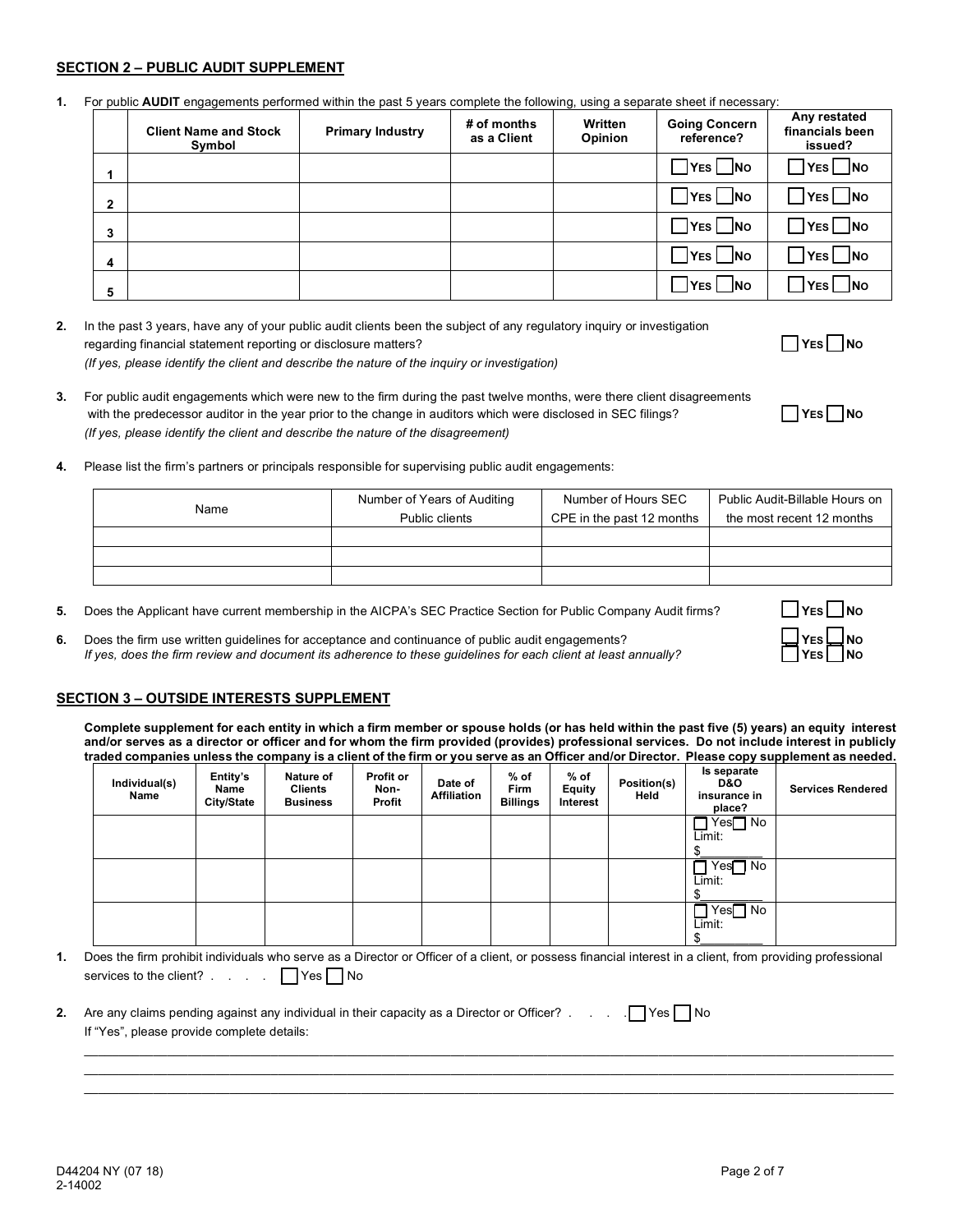#### **SECTION 4 – TRUSTEE SUPPLEMENT**

**1.** Complete the following table for any funded trusts and estates with asset values of \$500,000 or more:

| <b>Estate/Trust Name</b> | Type* | Start Date of<br>Engagement | Asset Value \$ | <b>Annual Trust</b><br>Income \$ | CPA Firm<br>Services<br>Provided | **Beneficiary<br>Interest? |
|--------------------------|-------|-----------------------------|----------------|----------------------------------|----------------------------------|----------------------------|
|                          |       |                             |                |                                  |                                  | $\Box$ YES $\Box$ No       |
|                          |       |                             |                |                                  |                                  | $\Box$ YES $\Box$ No       |
|                          |       |                             |                |                                  |                                  | $\Box$ YES $\Box$ No       |
|                          |       |                             |                |                                  |                                  | $\Box$ YES $\Box$ No       |

|  | *E – Estate: P – Personal/Family Trusts; B – Business Trusts; C – Charitable Trust; F – Foundations; R – Real Estate |  |  |  |  |
|--|----------------------------------------------------------------------------------------------------------------------|--|--|--|--|
|--|----------------------------------------------------------------------------------------------------------------------|--|--|--|--|

\*\*Beneficiary interest means any personal interest by a prospective Insured or relative of a prospective Insured (other than traditional fees billed by the Applicant Firm).

| 2. | Is a Trust Agreement or Engagement Letter used to clearly define the duties of the Trustee for all Trust Engagements?<br>If No, explain:                                                                                                                                                                                                                                    | YES NO                     |
|----|-----------------------------------------------------------------------------------------------------------------------------------------------------------------------------------------------------------------------------------------------------------------------------------------------------------------------------------------------------------------------------|----------------------------|
| 3. | Are any Trustee Duties delegated to others?<br>If Yes, explain: The Second Second Second Second Second Second Second Second Second Second Second Second Second Second Second Second Second Second Second Second Second Second Second Second Second Second Second Second Secon                                                                                               | YES    NO                  |
| 4. | Does the Trustee have discretionary authority to make individual securities investments on behalf of the Trust?<br>If Yes, explain:                                                                                                                                                                                                                                         | $\bigcap$ YES $\bigcap$ No |
| 5. | Does the firm have a policy prohibiting use of Trust funds as loans to any prospective Insured (or relative of a prospective<br>Insured)?<br>If No. explain: The contract of the contract of the contract of the contract of the contract of the contract of the contract of the contract of the contract of the contract of the contract of the contract of the contract o | YES NO                     |
| 6. | Does the firm have a policy prohibiting use of Trust funds to invest in entities in which any prospective Insured (or relative of<br>a prospective Insured) has a personal interest?<br>If No, explain:                                                                                                                                                                     | YESİ İNO                   |

#### **SECTION 5 – SEPARATE ENTITY SUPPLEMENT (COMPLETE A SEPARATE SUPPLEMENT FOR EACH APPLICABLE ENTITY)**

**1.** Full legal name, address, and form of entity (subsidiary, joint venture, LLP etc.)

| $\mathbf{\Omega}$<br>z., | Date established: | Total professional staff: | Total support staff: |
|--------------------------|-------------------|---------------------------|----------------------|
|                          |                   |                           |                      |

- **3.** Percent of ownership held by the applicant firm and all firm personnel:
- **4.** Describe professional services or business activities conducted by this entity:

**5.** Gross Annual Revenue:

| <b>Next Fiscal Year</b><br>(projected) | <b>Current Fiscal Year</b><br>(estimated) | <b>Last Fiscal Year</b> | <b>Previous Fiscal Year</b> |
|----------------------------------------|-------------------------------------------|-------------------------|-----------------------------|
|                                        |                                           |                         |                             |

Are the staff and revenue numbers referenced above included in the overall staff and revenue numbers reported on the application?<sup>1</sup> YES No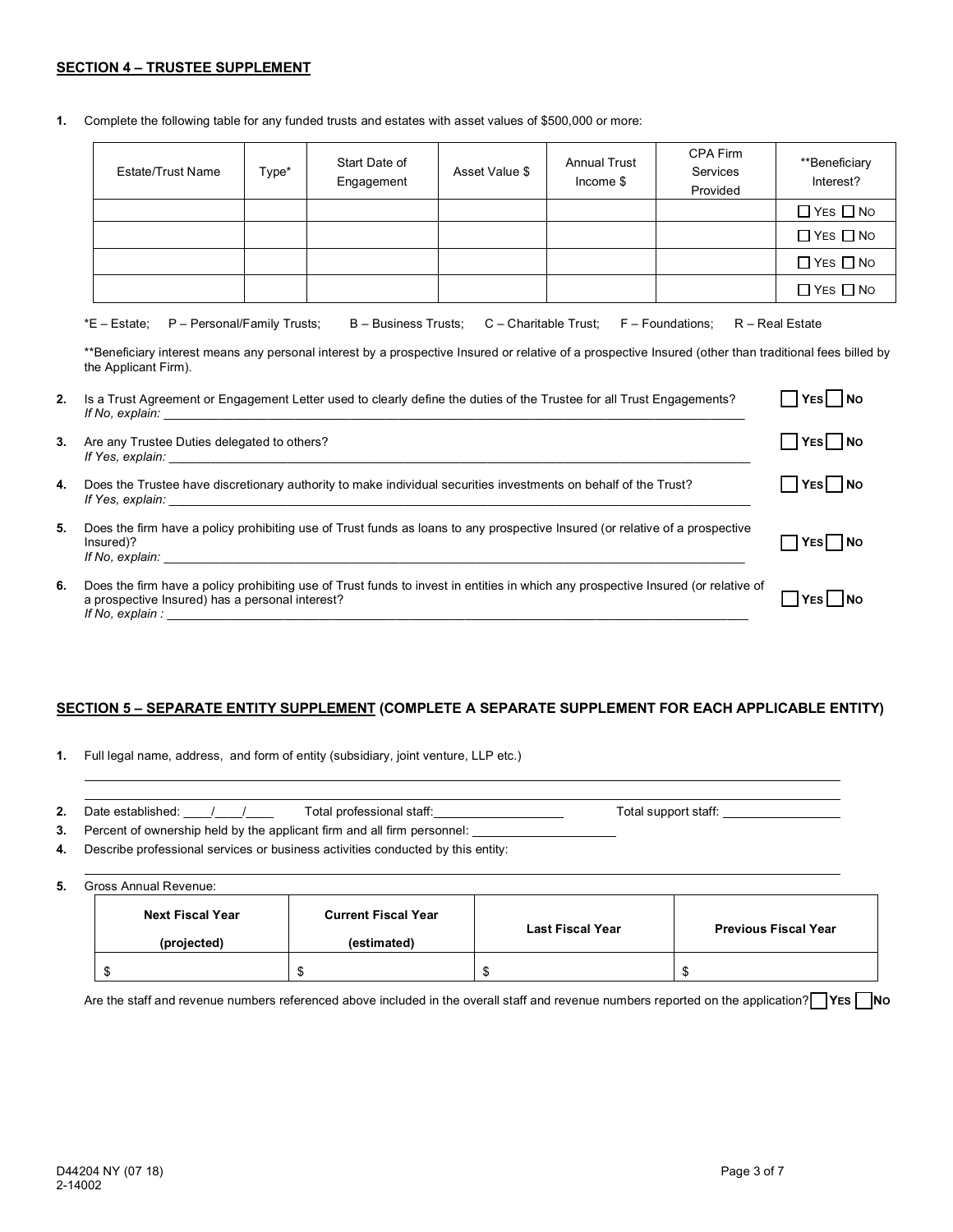#### **SECTION 6 – SECURITIES SUPPLEMENT**

#### **Please complete only if your firm provides services that fall under the 1933 or 1934 Securities Acts.**

**1.** Complete the following table for each of the firm's SEC practitioners' experience:

| Individual (s) | Number of Years of<br><b>SEC Experience</b> | Number of Hours SEC CPE in<br>the past 12 months | Securities-Billable Hours on<br>the most recent 12 months |
|----------------|---------------------------------------------|--------------------------------------------------|-----------------------------------------------------------|
|                |                                             |                                                  |                                                           |
|                |                                             |                                                  |                                                           |
|                |                                             |                                                  |                                                           |
|                |                                             |                                                  |                                                           |

- **2.** Is the firm a member of the AICPA's Center for Public Company Audit firms?
- **3.** Does the firm have a written procedure for new client identification intended to assure no conflict of interest with respect Does the limit have a written procedule for hew chem identification interided to assure no conflict of interest with respect<br>to the securities matters to be undertaken by the firm?
- **4.** Is there a written policy requiring annual reviews of existing clients for potential conflicts? **YES** NO

| 5. a. |    | Do your written procedures for evaluating SEC-regulated clients include an analysis of the client's financial strength,<br>management experience and reputation, industry segment and its history of opinion shopping or changing lawyers and<br>accountants? | $\Box$ Yes $\Box$ No                |
|-------|----|---------------------------------------------------------------------------------------------------------------------------------------------------------------------------------------------------------------------------------------------------------------|-------------------------------------|
|       | b. | Do these procedures include background checks on senior management?                                                                                                                                                                                           | $\Box$ YES $\Box$ NO                |
| 6.    |    | Is there a written policy requiring at least one CPA who is not working on the transaction in question to review and approve<br>all written materials to be furnished in the transaction?                                                                     | $\Box$ YES $\Box$ NO                |
| 7.    |    | Is there a written policy governing trading and investing in client securities by firm members?                                                                                                                                                               | $\Box$ YES $\Box$ NO                |
| 8.    |    | Is there a written policy prohibiting any firm member who is a director, officer or general partner of a securities client or<br>limited partnership from working on a securities transaction for such client?                                                | $\Box$ YES $\Box$ NO                |
| 9.    |    | Is there a written policy prohibiting any contingency payment arrangement or any arrangements where a securities client<br>pays for the applicant's services with client securities?                                                                          | $\Box$ YES $\Box$ NO                |
| 10.   |    | Is there a written procedure that is intended to prevent the improper use of material inside information by firm members?                                                                                                                                     | $\Box$ YES $\Box$ NO                |
| 11.   |    | During the past five (5) years has the firm been the subject of any investigations by the SEC or been terminated by a<br>securities client or had a dispute with a client necessitating disclosure to securities regulators?                                  | $\overline{\phantom{a}}$ No<br> YES |

*If yes, complete the following table:*

| <i>n</i> you, complete the following table.<br><b>Client Name</b> | Date of Withdrawal | Description of Withdrawal or Dispute |
|-------------------------------------------------------------------|--------------------|--------------------------------------|
|                                                                   |                    |                                      |
|                                                                   |                    |                                      |
|                                                                   |                    |                                      |
|                                                                   |                    |                                      |

**12.** For each private or public offering within the past three (3) years please complete the following table:

| <b>Client Name</b> | Industry | Dates and<br>Services<br>Provided | Type of<br>Offering* | Size of<br>Offering | Fees |
|--------------------|----------|-----------------------------------|----------------------|---------------------|------|
|                    |          |                                   |                      |                     |      |
|                    |          |                                   |                      |                     |      |
|                    |          |                                   |                      |                     |      |
|                    |          |                                   |                      |                     |      |
|                    |          |                                   |                      |                     |      |

**PR** –Private Placement **PUI** – Public Initial Placement **PU** – Public Secondary Placement **B** – Bond (Private) **SY** – Syndication **M** – Municipal **F** - Financing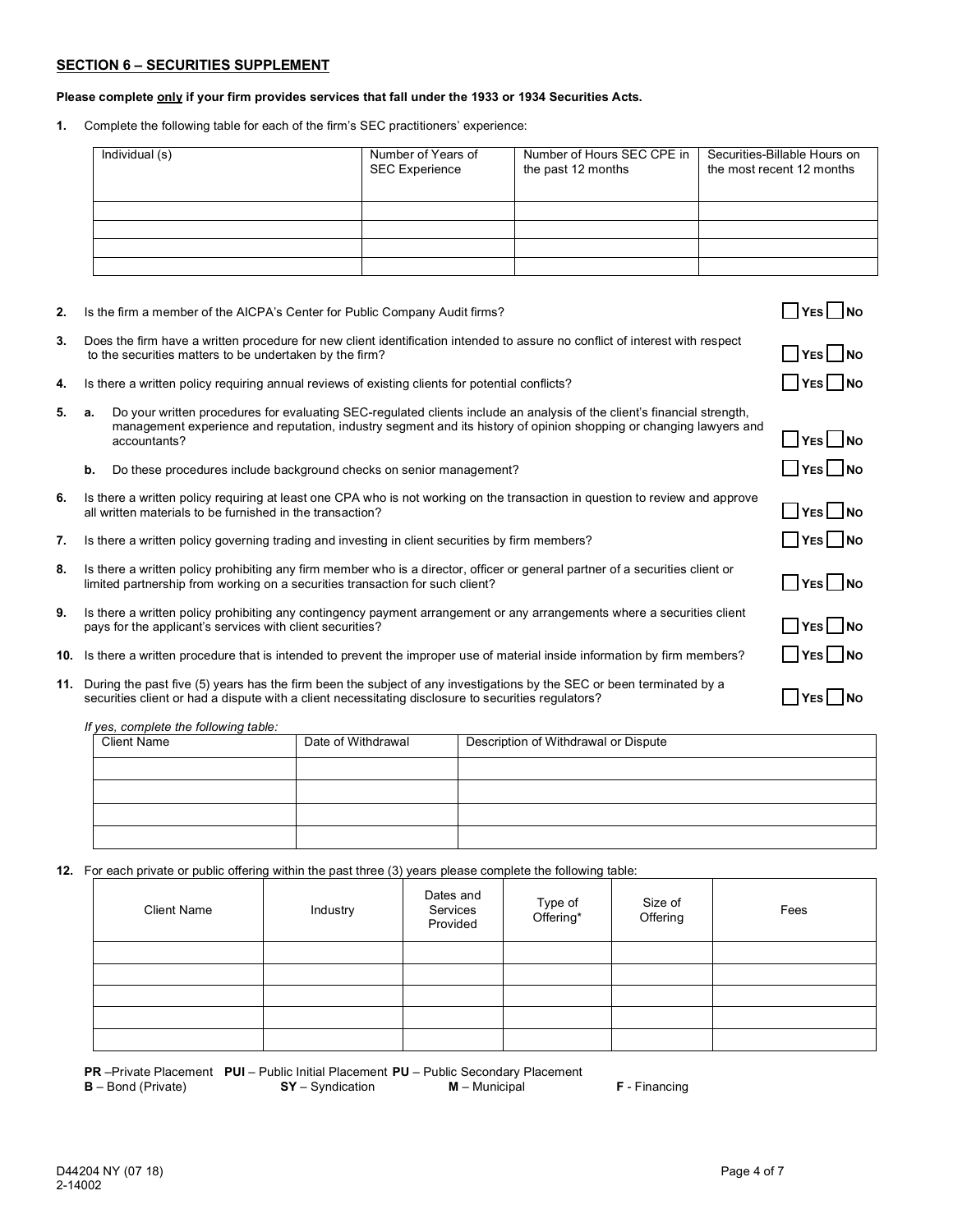#### **SECTION 7 – FINANCIAL INSTITUTION SUPPLEMENT**

**1.** List all financial institution clients over the past 5 years, using a separate addendum if necessary:

| <b>Financial Institution Name</b><br>and City, State | Services Provided by the Firm | Director or<br>Officer?<br>Y/N | <b>Total Equity</b><br>Ownership in<br>Client | <b>Dates of Service</b> |
|------------------------------------------------------|-------------------------------|--------------------------------|-----------------------------------------------|-------------------------|
|                                                      |                               |                                |                                               |                         |
|                                                      |                               |                                |                                               |                         |
|                                                      |                               |                                |                                               |                         |
|                                                      |                               |                                |                                               |                         |

\_\_\_\_\_\_\_\_\_\_\_\_\_\_\_\_\_\_\_\_\_\_\_\_\_\_\_\_\_\_\_\_\_\_\_\_\_\_\_\_\_\_\_\_\_\_\_\_\_\_\_\_\_\_\_\_\_\_\_\_\_\_\_\_\_\_\_\_\_\_\_\_\_\_\_\_\_\_\_\_\_\_\_\_\_\_\_\_\_\_\_\_\_\_\_\_\_\_\_\_\_\_\_\_\_\_\_\_\_\_\_\_\_\_\_\_\_ \_\_\_\_\_\_\_\_\_\_\_\_\_\_\_\_\_\_\_\_\_\_\_\_\_\_\_\_\_\_\_\_\_\_\_\_\_\_\_\_\_\_\_\_\_\_\_\_\_\_\_\_\_\_\_\_\_\_\_\_\_\_\_\_\_\_\_\_\_\_\_\_\_\_\_\_\_\_\_\_\_\_\_\_\_\_\_\_\_\_\_\_\_\_\_\_\_\_\_\_\_\_\_\_\_\_\_\_\_\_\_\_\_\_\_\_\_

 $\mathcal{L}_\mathcal{L} = \mathcal{L}_\mathcal{L} = \mathcal{L}_\mathcal{L} = \mathcal{L}_\mathcal{L} = \mathcal{L}_\mathcal{L} = \mathcal{L}_\mathcal{L} = \mathcal{L}_\mathcal{L} = \mathcal{L}_\mathcal{L} = \mathcal{L}_\mathcal{L} = \mathcal{L}_\mathcal{L} = \mathcal{L}_\mathcal{L} = \mathcal{L}_\mathcal{L} = \mathcal{L}_\mathcal{L} = \mathcal{L}_\mathcal{L} = \mathcal{L}_\mathcal{L} = \mathcal{L}_\mathcal{L} = \mathcal{L}_\mathcal{L}$  $\mathcal{L}_\mathcal{L} = \mathcal{L}_\mathcal{L} = \mathcal{L}_\mathcal{L} = \mathcal{L}_\mathcal{L} = \mathcal{L}_\mathcal{L} = \mathcal{L}_\mathcal{L} = \mathcal{L}_\mathcal{L} = \mathcal{L}_\mathcal{L} = \mathcal{L}_\mathcal{L} = \mathcal{L}_\mathcal{L} = \mathcal{L}_\mathcal{L} = \mathcal{L}_\mathcal{L} = \mathcal{L}_\mathcal{L} = \mathcal{L}_\mathcal{L} = \mathcal{L}_\mathcal{L} = \mathcal{L}_\mathcal{L} = \mathcal{L}_\mathcal{L}$ 

**2.** Have any financial institution clients ceased operations, become insolvent, or become controlled or operated by the FDIC, FSLIC, OCC, OTS or other government agency?

*If "Yes", provide complete details:*

**3.** Has theFDIC, FSLIC, OCC, OTS or any other government agency filed any lawsuits or is any litigation (including shareholder derivative action) pending against any director or officer of the Financial institutions listed in Question 1 above?

*If "Yes", provide complete details:*

- **4.** Has the firm, or any member or employee of the firm (regardless of what firm he or she was practicing with at the time):
	-
	- **a.** Had loan commitments with any of the above financial institutions?<br> **b.** Participated in the preparation of any financial institution's response to regulatory examination reports? **b.** Participated in the preparation of any financial institution's response to regulatory examination reports?
	- **c.** Participated or assisted in the rendering of advice on regulatory issues?<br> **C.** Participated or assisted in the rendering of advice on regulatory issues?
- **5.** Is each audit engagement subject to independent review by someone with financial institution experience who did not participate in the engagement? **The engagement of the engagement of the engagement of the engagement of the engagement of the engagement of the engagement of the engagement of the engagement of the engagement of the engage**
- **6.** Complete the following table with respect to the firm's financial institution practitioners' expertise:

| Individual(s) | Number of Years of<br>Financial Institution<br>Experience | Number of Hours<br><b>Financial Institution CPE</b><br>in the past 12 months | Financial Institutions-Billable Hours on the<br>most recent 12 months |
|---------------|-----------------------------------------------------------|------------------------------------------------------------------------------|-----------------------------------------------------------------------|
|               |                                                           |                                                                              |                                                                       |
|               |                                                           |                                                                              |                                                                       |
|               |                                                           |                                                                              |                                                                       |

### **SECTION 8 – LIFE INSURANCE AGENT SUPPLEMENT**

**1.** List all individuals acting as licensed insurance agents/brokers, using a separate sheet if necessary:

| Name | Years<br>Licensed | Primary Type of Coverage<br>Placements | Separate<br>Professional<br>Liability<br>Insurance? | <b>Coverage Desired</b><br><b>Under this</b><br>Policy? |
|------|-------------------|----------------------------------------|-----------------------------------------------------|---------------------------------------------------------|
|      |                   |                                        | $Yes \Box No$                                       | $\mathbf{\perp}$ Yes $\mathbf{\sqcup}$ No               |
|      |                   |                                        | $Yes \Box No$                                       | $\square$ Yes $\square$ No                              |
|      |                   |                                        | $Yes \Box No$                                       | $\square$ YES $\square$ No                              |

| 2. | Revenue derived from Life Insurance Agent Services over the last fiscal year:<br>Was this revenue included in the firm's overall annual revenue reported on the application?                                                                                                                                          |
|----|-----------------------------------------------------------------------------------------------------------------------------------------------------------------------------------------------------------------------------------------------------------------------------------------------------------------------|
| 3. | With regard to the insurance agent-related professional services above, is anyone to whom this insurance will apply aware of any professional<br>liability claim, or any act, omission or personal injury which might reasonably be expected to be the basis of a claim made against them within<br>the past 5 years? |

the past 5 years? . . . . . . . . . . . . . . . . . . . . . . . . . . . . . . . . . . . **Yes No** *For each matter, complete a Claim/Complaint/Disciplinary Supplement.*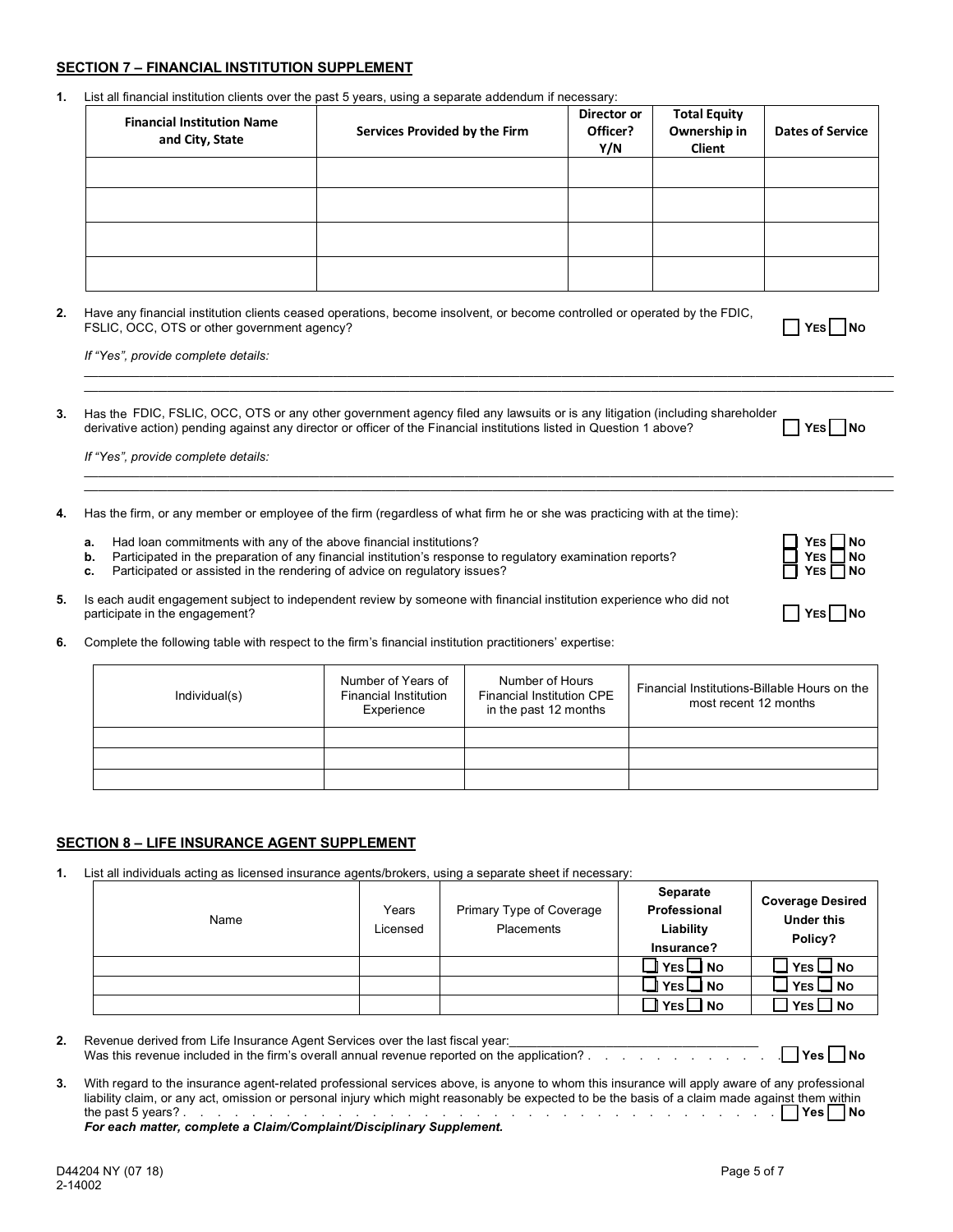#### **SECTION 9 – CONTROL OF CLIENT FUNDS SUPPLEMENT**

**1.** Complete the following chart for all client funds (other than bill pay, payroll, executor, or trustee services) under the Applicant firm's discretionary

|    | control (use a separate sheet if necessary):                                                                                                                                                                                                                                                                                                                                          |                                                      |                                          |                                                                                                                                                                                                               |                                                                                                                                                                                                                              |  |  |  |  |
|----|---------------------------------------------------------------------------------------------------------------------------------------------------------------------------------------------------------------------------------------------------------------------------------------------------------------------------------------------------------------------------------------|------------------------------------------------------|------------------------------------------|---------------------------------------------------------------------------------------------------------------------------------------------------------------------------------------------------------------|------------------------------------------------------------------------------------------------------------------------------------------------------------------------------------------------------------------------------|--|--|--|--|
|    | Name of Client(s)                                                                                                                                                                                                                                                                                                                                                                     | <b>Client's Business or</b><br><b>Profession</b>     | <b>Date Services</b><br><b>Commenced</b> | <b>Total Client Assets</b><br><b>Controlled by Firm</b>                                                                                                                                                       | <b>Specific Duties Performed</b><br>by Firm                                                                                                                                                                                  |  |  |  |  |
|    |                                                                                                                                                                                                                                                                                                                                                                                       |                                                      |                                          |                                                                                                                                                                                                               |                                                                                                                                                                                                                              |  |  |  |  |
|    |                                                                                                                                                                                                                                                                                                                                                                                       |                                                      |                                          |                                                                                                                                                                                                               |                                                                                                                                                                                                                              |  |  |  |  |
|    |                                                                                                                                                                                                                                                                                                                                                                                       |                                                      |                                          |                                                                                                                                                                                                               |                                                                                                                                                                                                                              |  |  |  |  |
|    |                                                                                                                                                                                                                                                                                                                                                                                       |                                                      |                                          |                                                                                                                                                                                                               |                                                                                                                                                                                                                              |  |  |  |  |
|    |                                                                                                                                                                                                                                                                                                                                                                                       |                                                      |                                          |                                                                                                                                                                                                               |                                                                                                                                                                                                                              |  |  |  |  |
|    |                                                                                                                                                                                                                                                                                                                                                                                       |                                                      |                                          |                                                                                                                                                                                                               |                                                                                                                                                                                                                              |  |  |  |  |
| 2. |                                                                                                                                                                                                                                                                                                                                                                                       |                                                      |                                          |                                                                                                                                                                                                               |                                                                                                                                                                                                                              |  |  |  |  |
| 3. |                                                                                                                                                                                                                                                                                                                                                                                       |                                                      |                                          |                                                                                                                                                                                                               |                                                                                                                                                                                                                              |  |  |  |  |
|    |                                                                                                                                                                                                                                                                                                                                                                                       |                                                      |                                          |                                                                                                                                                                                                               |                                                                                                                                                                                                                              |  |  |  |  |
| 4. |                                                                                                                                                                                                                                                                                                                                                                                       |                                                      |                                          |                                                                                                                                                                                                               |                                                                                                                                                                                                                              |  |  |  |  |
| 5. |                                                                                                                                                                                                                                                                                                                                                                                       |                                                      |                                          |                                                                                                                                                                                                               | Are all bank reconciliations performed by someone other than the individual who controls the account? TYes                                                                                                                   |  |  |  |  |
| 6. |                                                                                                                                                                                                                                                                                                                                                                                       |                                                      |                                          |                                                                                                                                                                                                               | Is compensation for these services limited solely to hourly fees?<br>and the context of these services limited solely to hourly fees?<br>and the context of the context of the context of the SND No.                        |  |  |  |  |
|    | If "No" to any of Questions 5-7 above, explain                                                                                                                                                                                                                                                                                                                                        |                                                      |                                          |                                                                                                                                                                                                               |                                                                                                                                                                                                                              |  |  |  |  |
|    |                                                                                                                                                                                                                                                                                                                                                                                       |                                                      |                                          |                                                                                                                                                                                                               |                                                                                                                                                                                                                              |  |  |  |  |
|    | <b>SECTION 10 - CYBER SUPPLEMENT</b>                                                                                                                                                                                                                                                                                                                                                  |                                                      |                                          |                                                                                                                                                                                                               |                                                                                                                                                                                                                              |  |  |  |  |
| 1. | Does the applicant currently purchase any form of Privacy, Cyber, or Network Liability insurance either on a stand-alone<br>basis or by endorsement to any policy?<br>If "Yes", please provide a copy of the current policy's Declarations.                                                                                                                                           |                                                      |                                          |                                                                                                                                                                                                               | YES <br>1No                                                                                                                                                                                                                  |  |  |  |  |
| 2. | After inquiry, is the applicant, or anyone to whom this Insurance applies, aware of any:<br>а.<br>b.                                                                                                                                                                                                                                                                                  | incurring legal, forensic or other related expenses? |                                          | Acts, errors or omissions which you have reason to believe could give rise to a cyber related claim?<br>Intrusion, malware or other IT security related event in the last five (5) years that resulted in you | Yes   No<br> Yes   No                                                                                                                                                                                                        |  |  |  |  |
|    | If Yes to any of the above, please detail in a separate attachment a description of the incident including relevant<br>dates, the number and type of records involved, the total dollar amount of expenses in connection with the<br>incident, a summary of the Company's response to the security breach, and subsequent changes made to<br>prevent the likelihood of future events. |                                                      |                                          |                                                                                                                                                                                                               |                                                                                                                                                                                                                              |  |  |  |  |
|    |                                                                                                                                                                                                                                                                                                                                                                                       |                                                      |                                          |                                                                                                                                                                                                               | NOTE: IT IS AGREED THAT ANY CLAIM, LOSS OR COSTS ARISING FROM ANY FACT, CIRCUMSTANCE, SITUATION, TRANSACTION,<br>EVENT. ACT. ERROR OR OMISSION REQUIRED TO BE DISCLOSED IN RESPONSE TO QUESTION 2 IS EXCLUDED FROM COVERAGE. |  |  |  |  |
| 3. | Our policy regarding the encryption of confidential data (including but not limited to client financials and or PII referenced above)<br>is that such data should be encrypted:                                                                                                                                                                                                       |                                                      |                                          |                                                                                                                                                                                                               |                                                                                                                                                                                                                              |  |  |  |  |
|    | never/we don't encrypt<br>within our network only<br>within our network and on portable devices (i.e laptops and smartphones)<br>within our networks, on portable devices, and on all removable/transportable storage media (i.e. USB drives, discs, etc.)                                                                                                                            |                                                      |                                          |                                                                                                                                                                                                               |                                                                                                                                                                                                                              |  |  |  |  |
| 4. | Does the applicant presently utilize any of the following:<br>Firewalls                                                                                                                                                                                                                                                                                                               | Anti-Virus<br><b>Network Monitoring</b>              |                                          |                                                                                                                                                                                                               |                                                                                                                                                                                                                              |  |  |  |  |
| 5. | When did the applicant last have a network security assessment and/or penetration test performed by a third party:<br>Never                                                                                                                                                                                                                                                           | Last 6 months   Last 18 months   Last 36 months      |                                          |                                                                                                                                                                                                               |                                                                                                                                                                                                                              |  |  |  |  |
| 6. | The applicant presently maintains:<br>an IT security awareness program                                                                                                                                                                                                                                                                                                                |                                                      | a privacy training program $\Box$        | Limitations/Restrictions on User Access Privileges                                                                                                                                                            |                                                                                                                                                                                                                              |  |  |  |  |

 *Cyber Supplement continued on the next page…*